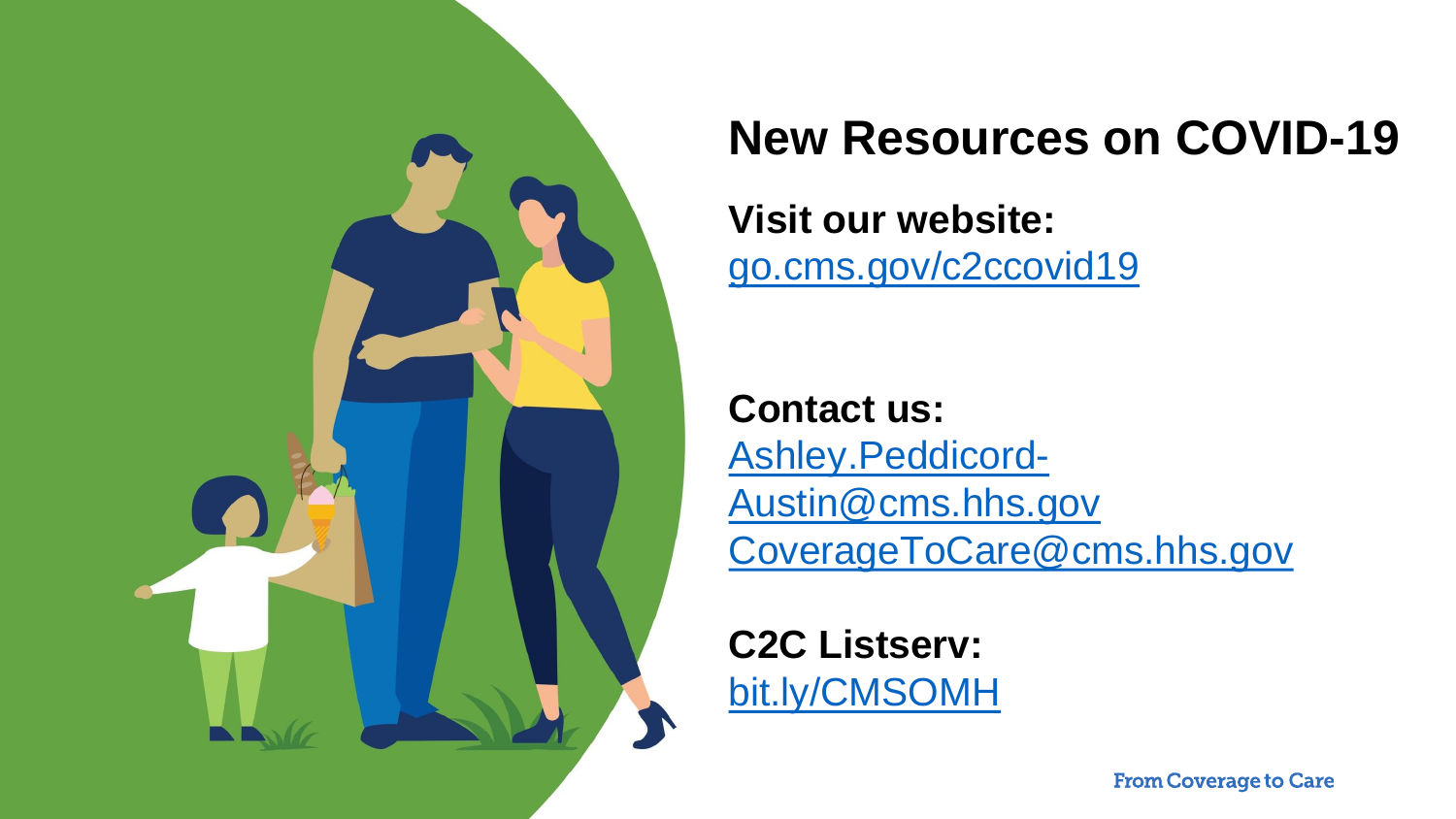# **Coronavirus and Your Health Coverage: Get the Basics**



2 This resource talks about how to protect yourself and your family. It also provides an overview on updates from Medicare, the Marketplace, and other information for consumers looking for information on health coverage and staying healthy during the COVID-19 pandemic. CMS' Response to COVID-19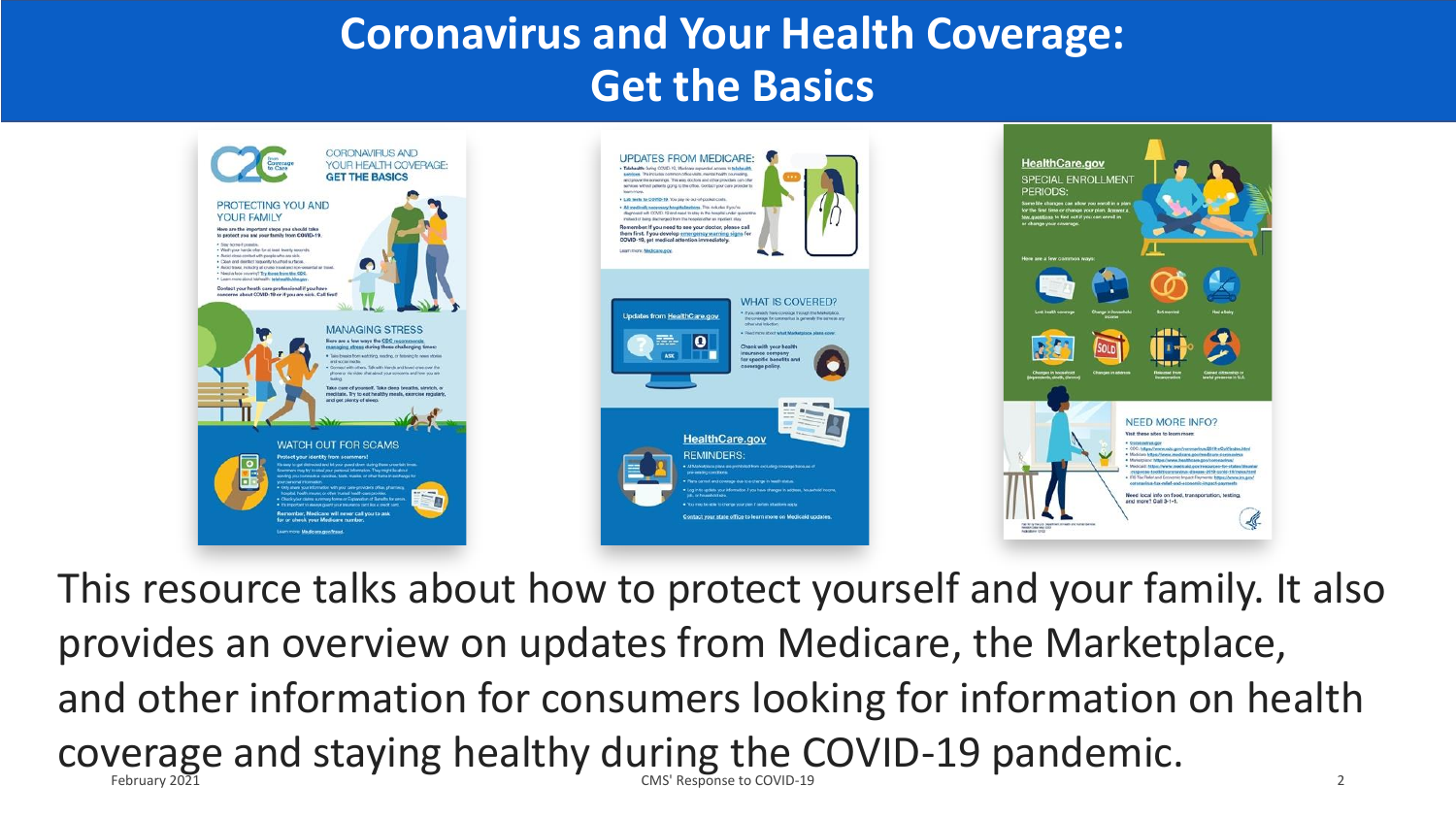### **Stay Safe: Get the Care You Need at Home**





■ *Stay Safe: Getting the Care You Need, at Home* focuses on how people can stay healthy within their home.

**This resource gives an** overview of telehealth, managing ongoing health conditions, prescriptions, and other tips.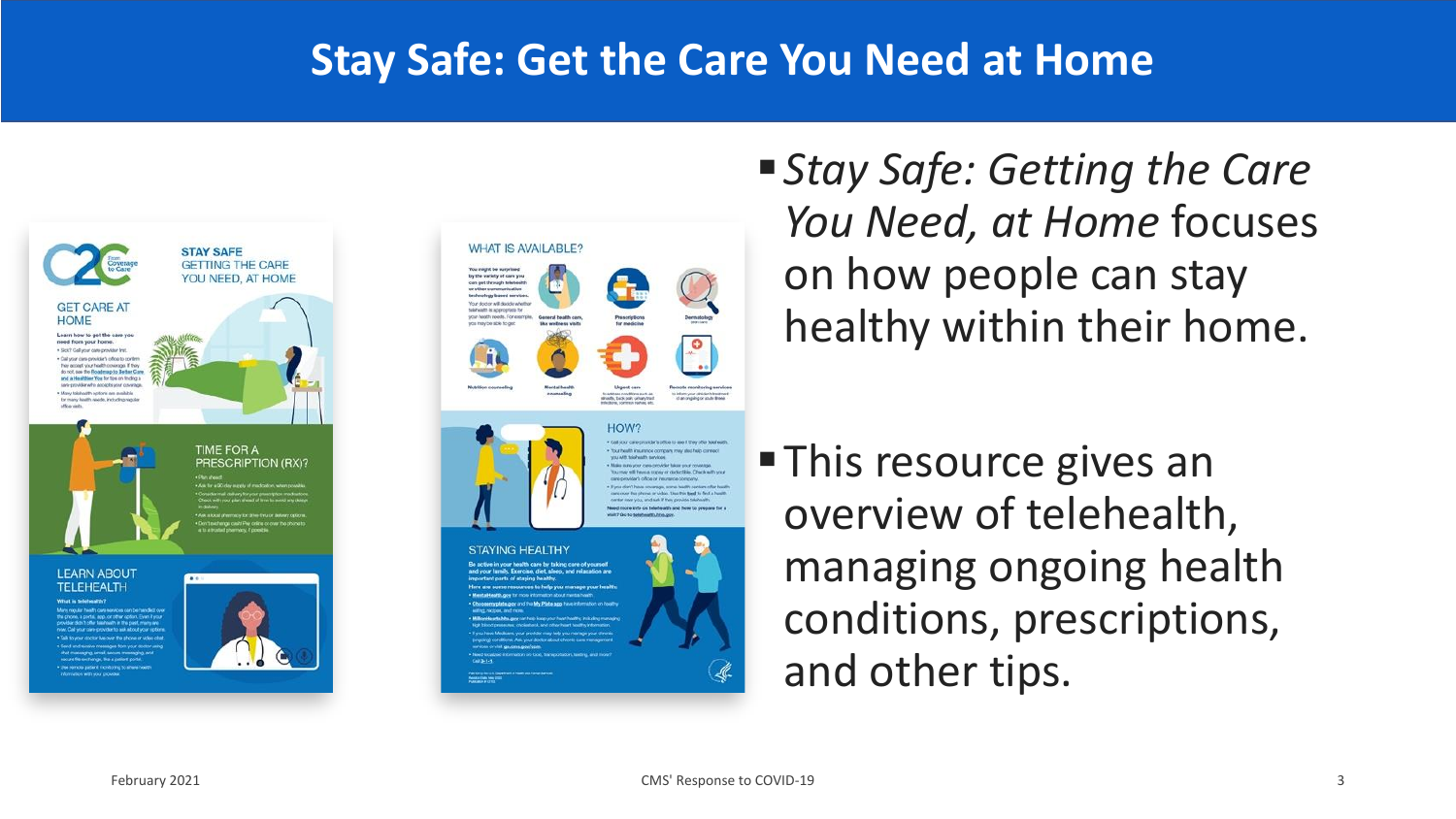### **Shareable Resources**

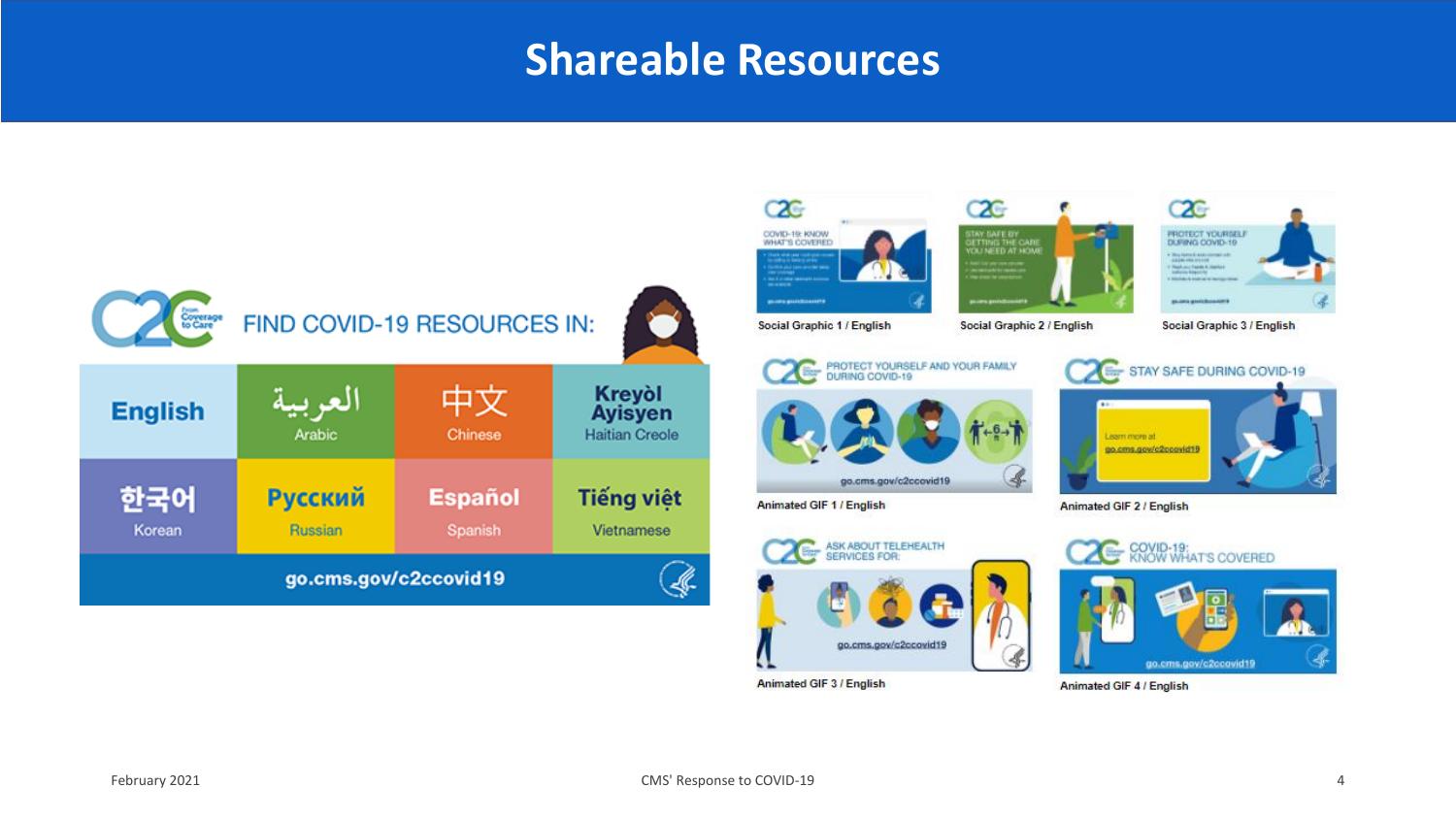■ Coverage 2 Care (C2) COVID-19 Resources

[CMS.gov/About-CMS/Agency-Information/OMH/equity](https://www.cms.gov/About-CMS/Agency-Information/OMH/equity-initiatives/c2c/consumerresources/c2c-covid-19-resources)initiatives/c2c/consumerresources/c2c-covid-19-resources

- COVID-19 Vaccine Policies & Guidance [CMS.gov/COVIDvax](https://www.cms.gov/COVIDvax)
- COVID-19 Vaccines Information for Partners [CMS.gov/files/document/covid-vax-partner-toolkit.pdf](https://www.cms.gov/files/document/covid-vax-partner-toolkit.pdf)
- **EXPORENT COVID-19 Press Releases**

[CMS.gov/about-cms/emergency-preparedness-response](https://www.cms.gov/about-cms/emergency-preparedness-response-operations/current-emergencies/coronavirus-press-releases)operations/current-emergencies/coronavirus-press-releases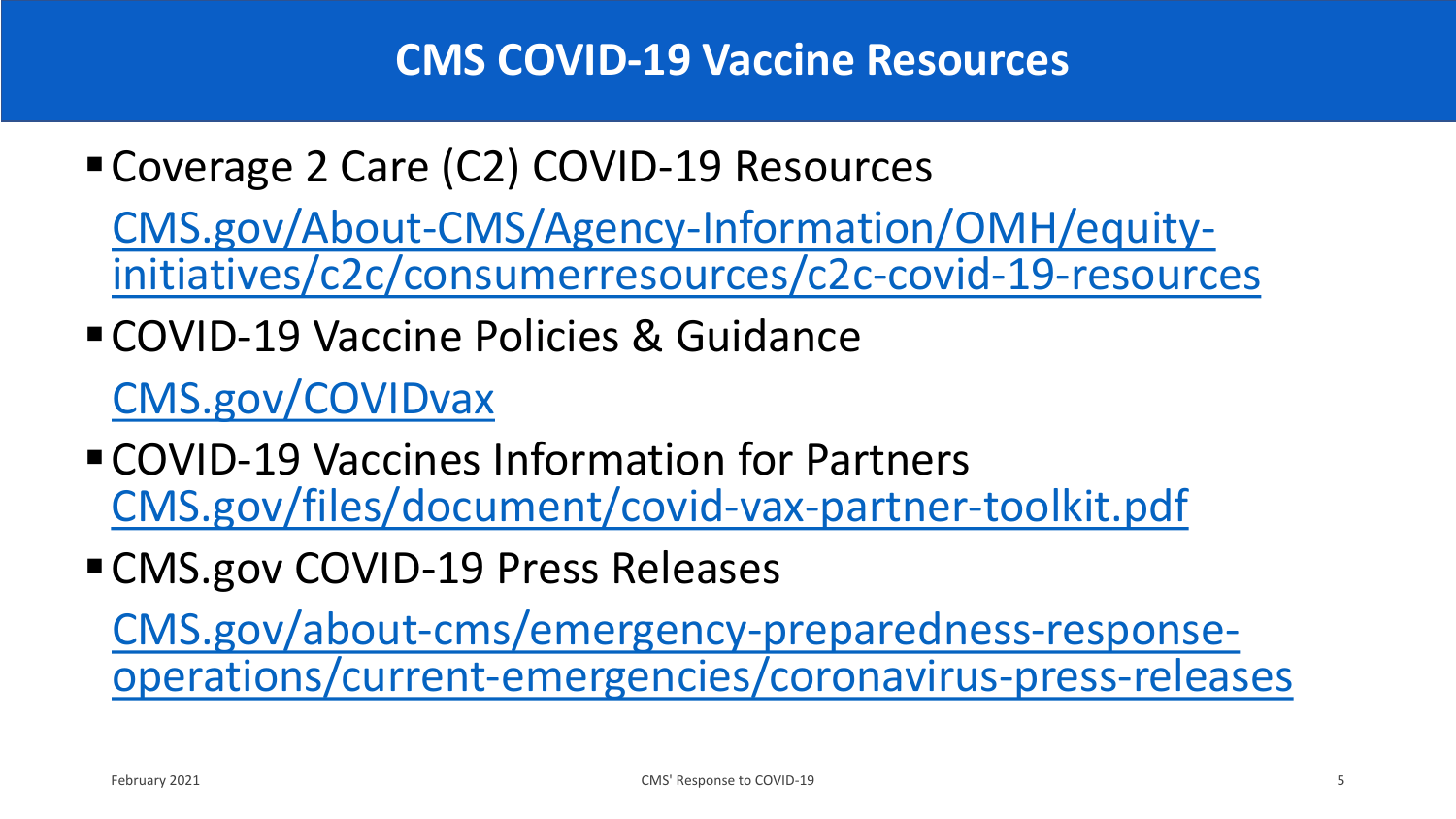[Medicaid.gov](https://www.medicaid.gov/) COVID-19 resource page includes

- Medicaid and CHIP Resources
- Tools and Checklists for States Seeking Greater Flexibility
- State Waiver and Amendment Approvals
- **E** Additional CMS Guidance

[Medicaid.gov/resources-for-states/disaster-response](https://www.medicaid.gov/resources-for-states/disaster-response-toolkit/coronavirus-disease-2019-covid-19/index.html)toolkit/coronavirus-disease-2019-covid-19/index.html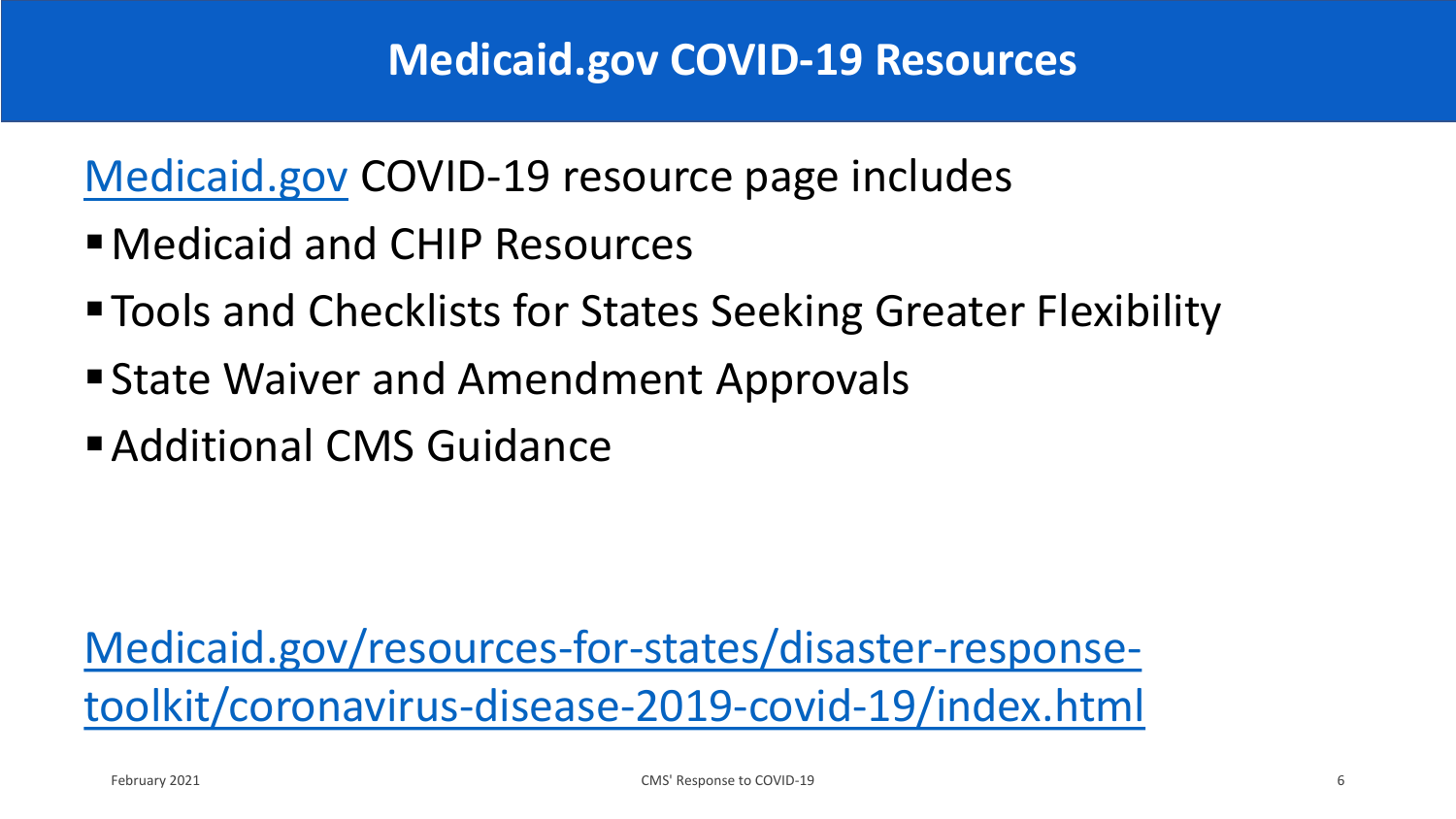# **Centers for Disease Control and Prevention (CDC) COVID-19 Vaccine Resources**

- COVID-19 [CDC.gov/coronavirus/2019-nCoV/index.html](https://www.cdc.gov/coronavirus/2019-nCoV/index.html)
- Your Health: COVID-19 Vaccines

[CDC.gov/coronavirus/2019-ncov/vaccines/index.html](https://www.cdc.gov/coronavirus/2019-ncov/vaccines/index.html)

- Vaccines & Immunizations (Subgroups of information) [CDC.gov/vaccines/covid-19/index.html](https://www.cdc.gov/vaccines/covid-19/index.html)
- CDC COVID-19 Vaccination Program Provider Requirements and Support

[CDC.gov/vaccines/covid-19/vaccination-provider-support.html](https://www.cdc.gov/vaccines/covid-19/vaccination-provider-support.html)

■ CDC Newsroom

[CDC.gov/media/index.html](https://www.cdc.gov/media/index.html)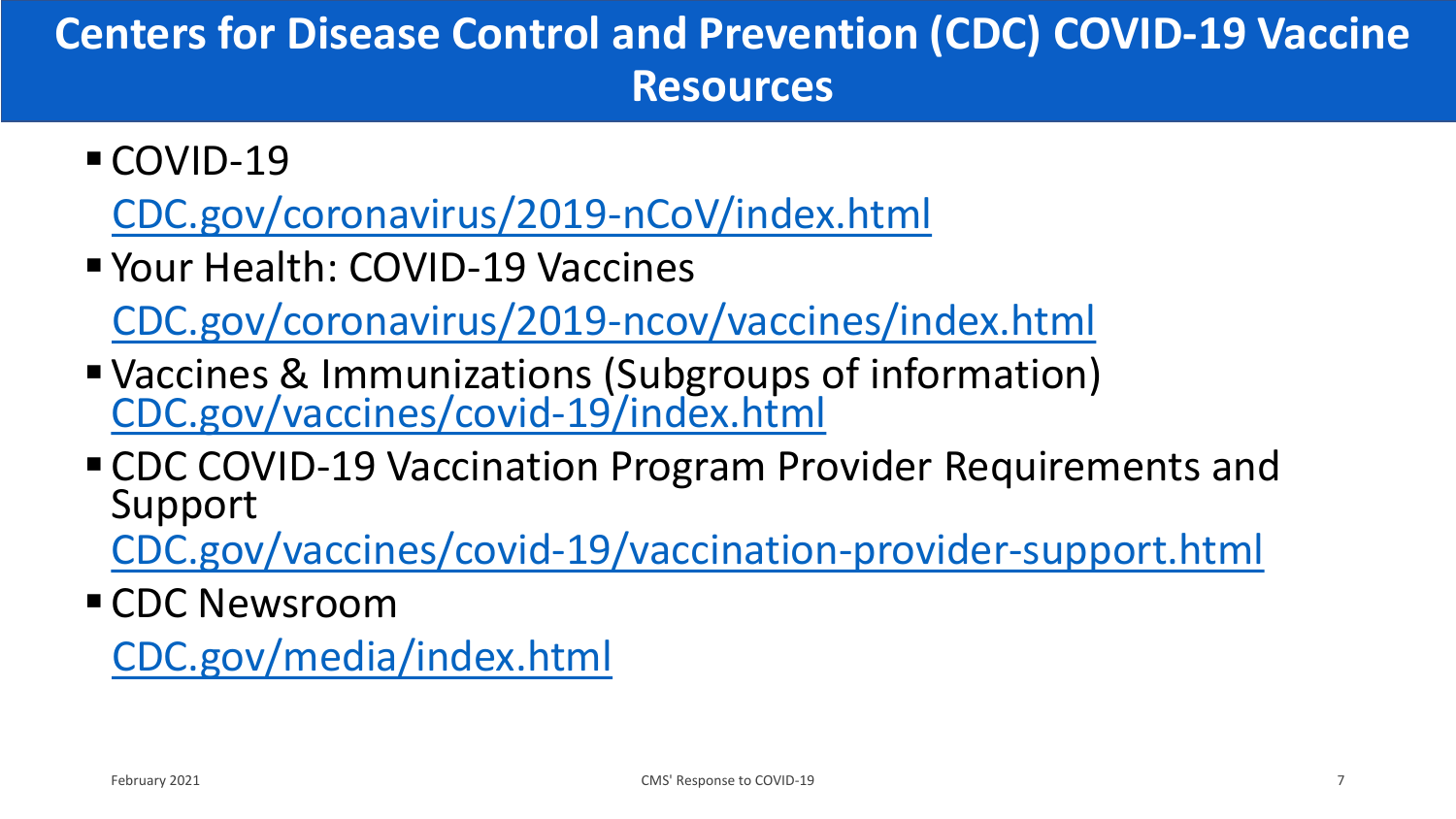- HHS.gov landing page *Coronavirus Stops With Me* [HHS.gov](https://www.hhs.gov/)
- HHS.gov COVID-19 and Flu Public Education Campaign [HHS.gov/coronavirus/education-campaign](https://www.hhs.gov/coronavirus/education-campaign)
- FDA Vaccine Facts Fact Sheet

[FDA.gov/media/143890/download](https://www.fda.gov/media/143890/download)

■ FDA Press Releases (includes COVID-19 updates)

[FDA.gov/news-events/fda-newsroom/press-announcements](https://www.fda.gov/news-events/fda-newsroom/press-announcements)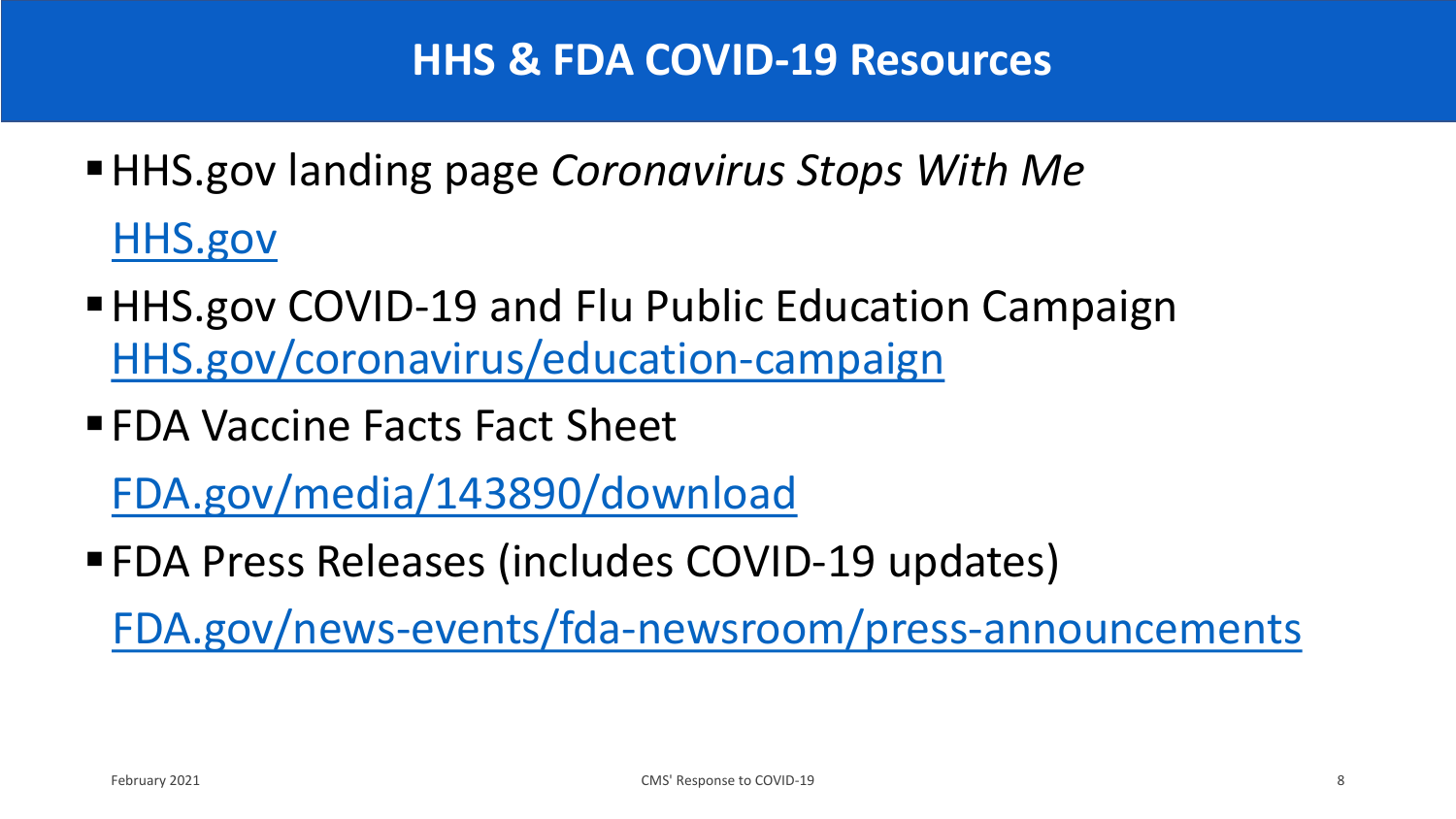# **CMS Social Media Resources**

- YouTube at CMSHHSgov [YouTube.com/CMSHHSGov](http://www.youtube.com/CMSHHSgov)
- Twitter at [Twitter.com/CMSGov](http://www.twitter.com/CMSGov) Our ID: @CMSGov
- [facebook.com/Medicare.gov](https://www.facebook.com/medicare.gov)
- [facebook.com/HealthCare.gov](https://www.facebook.com/HealthCare.gov)
- [mobile.twitter.com/HealthCareGov](https://mobile.twitter.com/HealthCareGov)





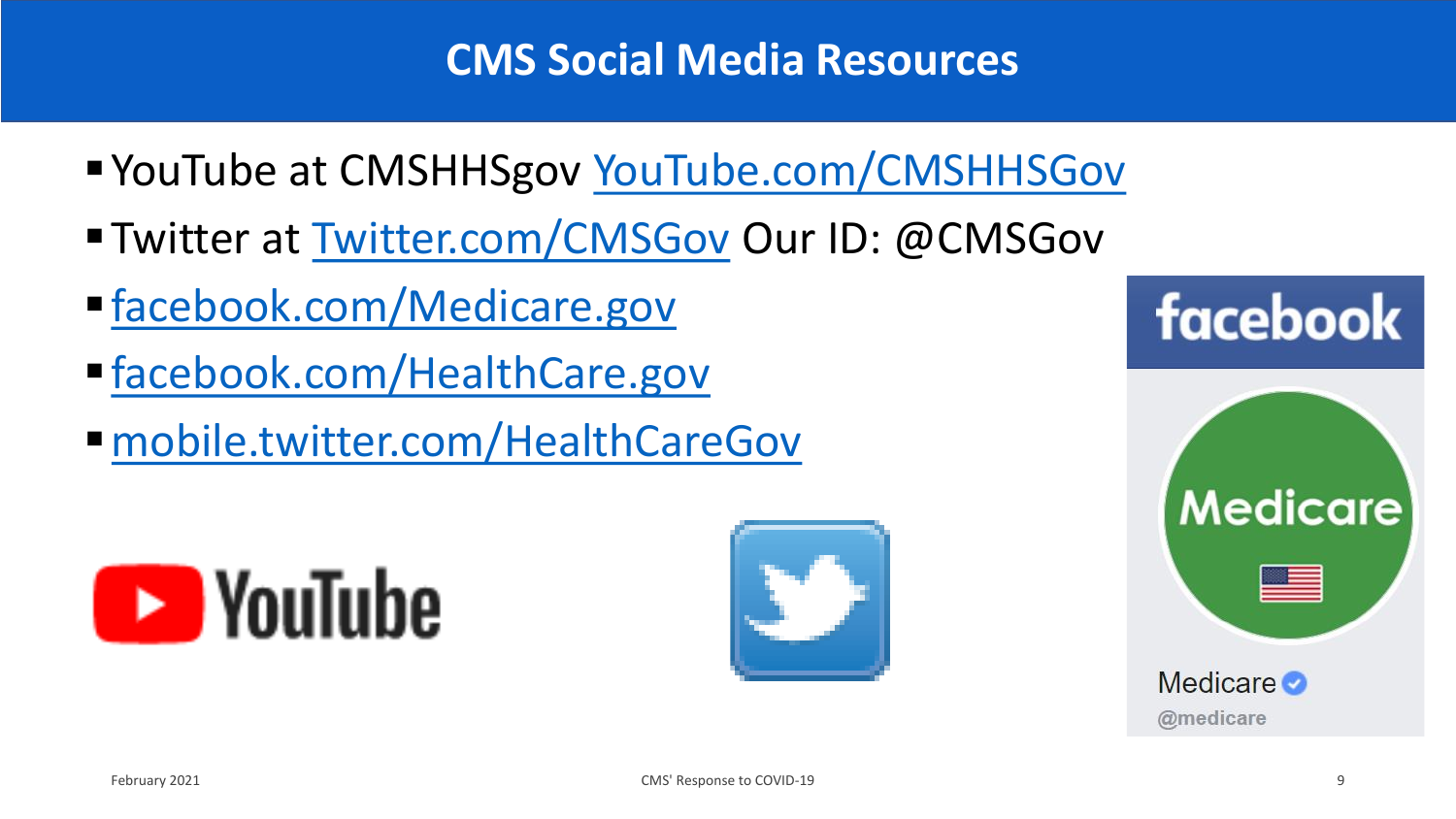## **Partner and Stakeholder Resources**

| <b>CMS.gov Current Emergencies Page</b>                                                  | CMS.gov/About-CMS/Agency-<br>Information/Emergency/EPRO/Current-Emergencies/Current-<br><b>Emergencies-page</b> |
|------------------------------------------------------------------------------------------|-----------------------------------------------------------------------------------------------------------------|
| Centers for Disease Control and Prevention (CDC) Coronavirus (COVID-19)                  | CDC.gov/coronavirus/2019-nCoV                                                                                   |
| Medicare.gov Medicare & Coronavirus                                                      | Medicare.gov/medicare-coronavirus                                                                               |
| Official U.S. Government Coronavirus Information                                         | Coronavirus.gov                                                                                                 |
| COVID-19 Frequently Asked Questions (FAQs) on Medicare Fee-for-Service<br><b>Billing</b> | CMS.gov/files/document/03092020-covid-19-faqs-508.pdf                                                           |
| Guidelines – Priorities: COVID-19                                                        | Whitehouse.gov/priorities/covid-19                                                                              |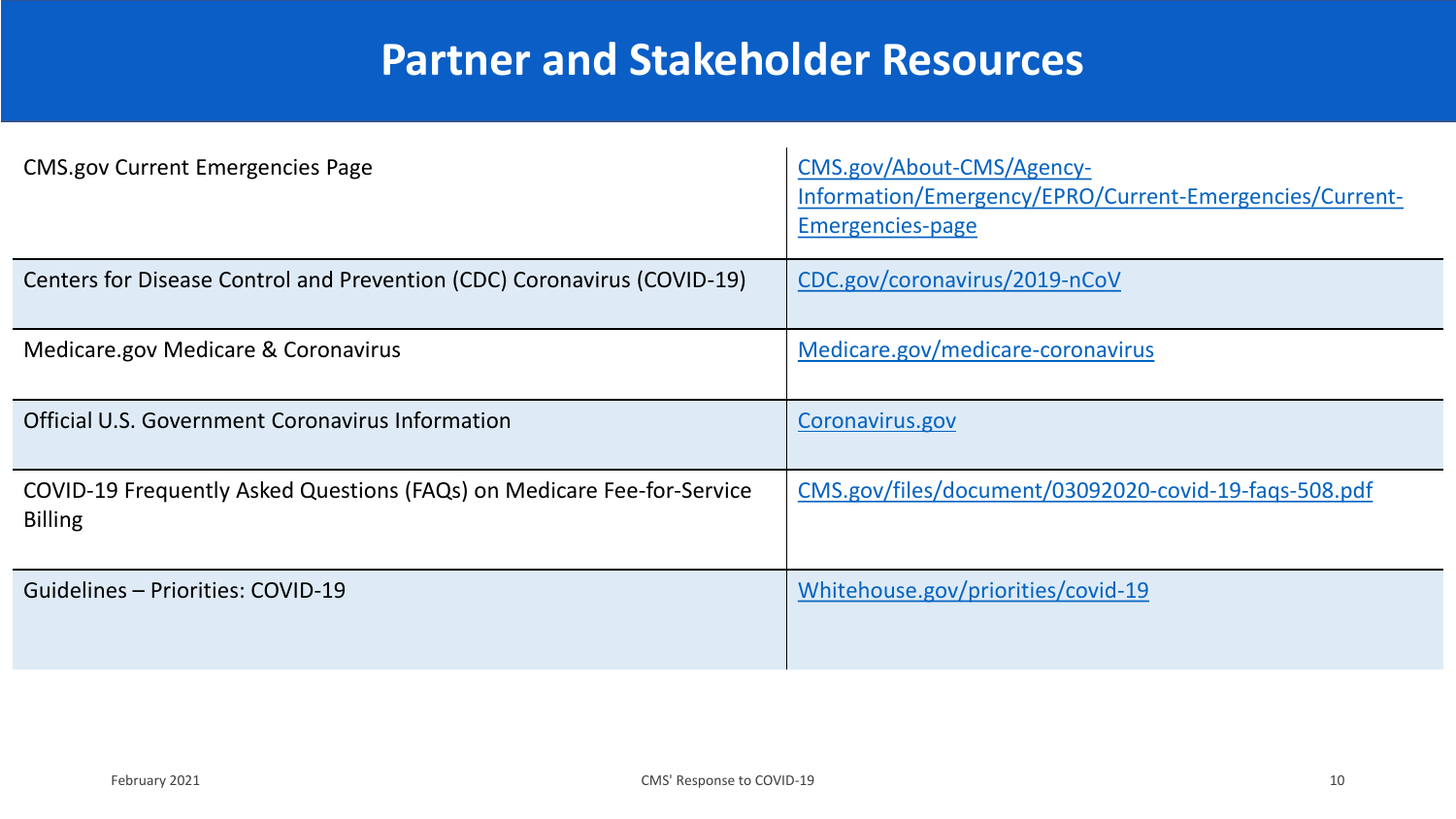# **Partner and Stakeholder Resources (continued)**

| Open Door Forum Stakeholder Call podcasts and transcripts                          | CMS.gov/Outreach-and-<br>Education/Outreach/OpenDoorForums/PodcastAndTranscripts                                                                                                                                           |
|------------------------------------------------------------------------------------|----------------------------------------------------------------------------------------------------------------------------------------------------------------------------------------------------------------------------|
| Department of Health and Human Services (HHS) telehealth guidance &<br>information | Telehealth.hhs.gov                                                                                                                                                                                                         |
| Memo to States and Nursing Home Stakeholders About Changes to Staffing             | CMS.gov/medicareprovider-enrollment-and-<br>certificationsurveycertificationgeninfopolicy-and-memos-states-<br>and/changes-staffing-information-and-quality-measures-posted-<br>nursing-home-compare-website-and-five-star |
| What Patients Should Know About Seeking Health Care                                | English CMS.gov/files/document/covid-what-patients-should-<br>know-about-seeking-health-care.pdf<br>Spanish CMS.gov/files/document/covid-what-patients-should-<br>know-about-seeking-health-care-spanish.pdf               |
| Care Compare                                                                       | Medicare.gov/care-compare                                                                                                                                                                                                  |
| <b>CMS Coronavirus Partner Virtual Toolkit</b>                                     | CMS.gov/outreach-education/partner-resources/coronavirus-<br>covid-19-partner-toolkit                                                                                                                                      |